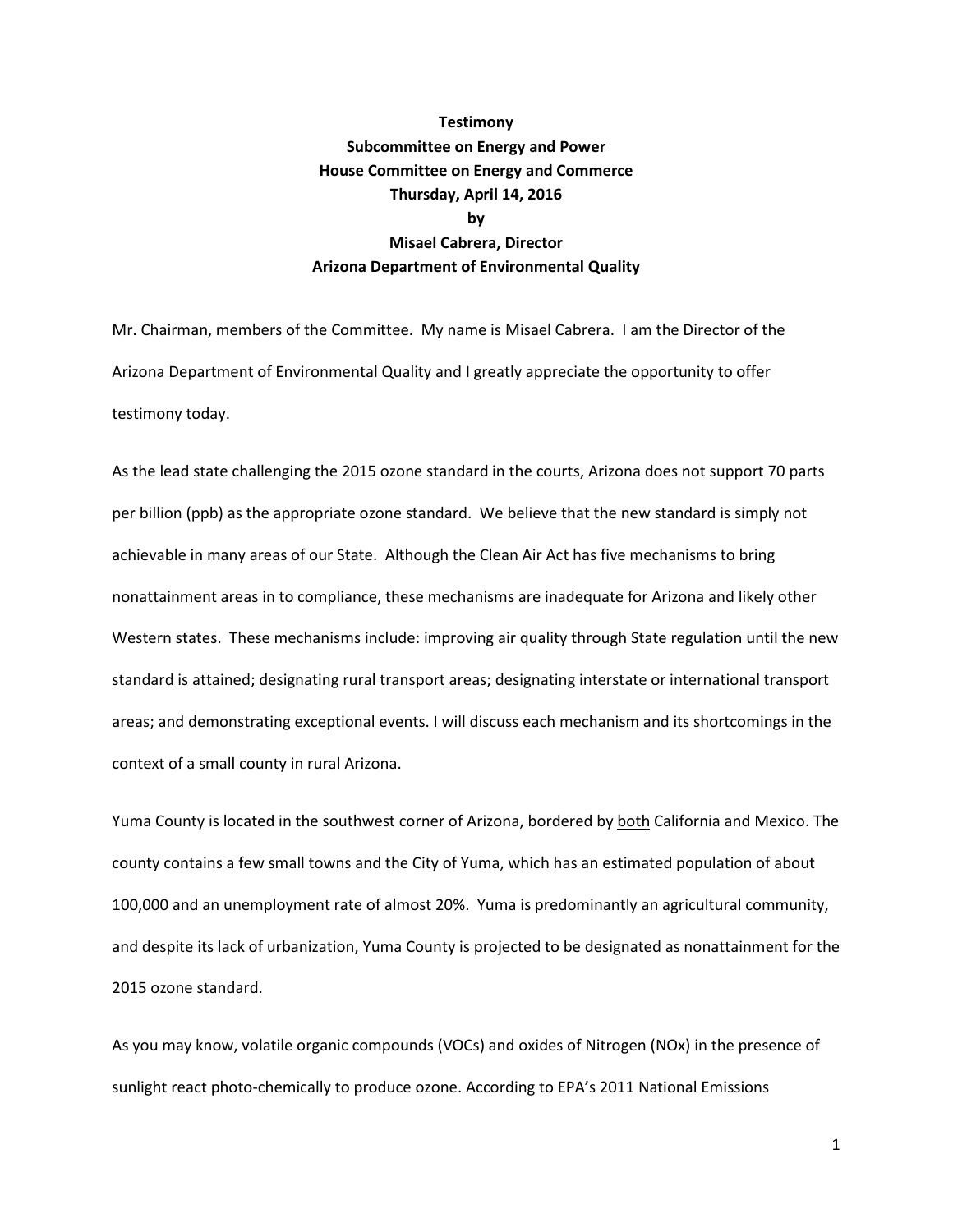Inventory, industrial sources account for only 0.2% of total VOC emissions, and 5.3% of NOx emissions within the County. All other sources are either naturally occurring, or not regulated by the State. No matter how many local emissions reductions are achieved, Yuma County simply will not be able to achieve compliance with the new standard.

In addition, Yuma County would not qualify for the rural transport mechanism because the Clean Air Act states that a rural area seeking relief cannot be adjacent to or include any part of a Metropolitan Statistical Area (MSA), defined by the U.S. Census as an entire county comprising of 50,000 people or more.

The Cross-State Air Pollution Rule often mentioned as a relief mechanism is yet another option that does not apply to Yuma County. Although 20% of ozone concentrations in Yuma County emanate from California manmade sources, the rule only helps downwind nonattainment areas receive emissions reductions from upwind *attainment* areas. This approach will not work for Yuma County because California has already implemented the most stringent controls in the Country, is still unable to achieve compliance with the standard, and has no emissions reductions to contribute downwind (see Attachment A).

Further, the exceptional events rule is of dubious value to Yuma County, if not the whole country. Although Arizona has been a national leader in the development of exceptional event documentation for dust events, the process for documenting and receiving EPA approval of ozone exceptional events has not been explained, will be almost certainly resource intensive, and is difficult to predict.

The best case scenario for Yuma is that our agency can make an international transport demonstration given that EPA's own modeling shows that international sources $^1$  are responsible for 68% of ozone emissions affecting Yuma on modeled exceedance days (Attachment B – EPA Ozone Map & Data).

 $\overline{\phantom{a}}$ 

 $<sup>1</sup>$  Includes natural and manmade sources outside of the modeling domain.</sup>